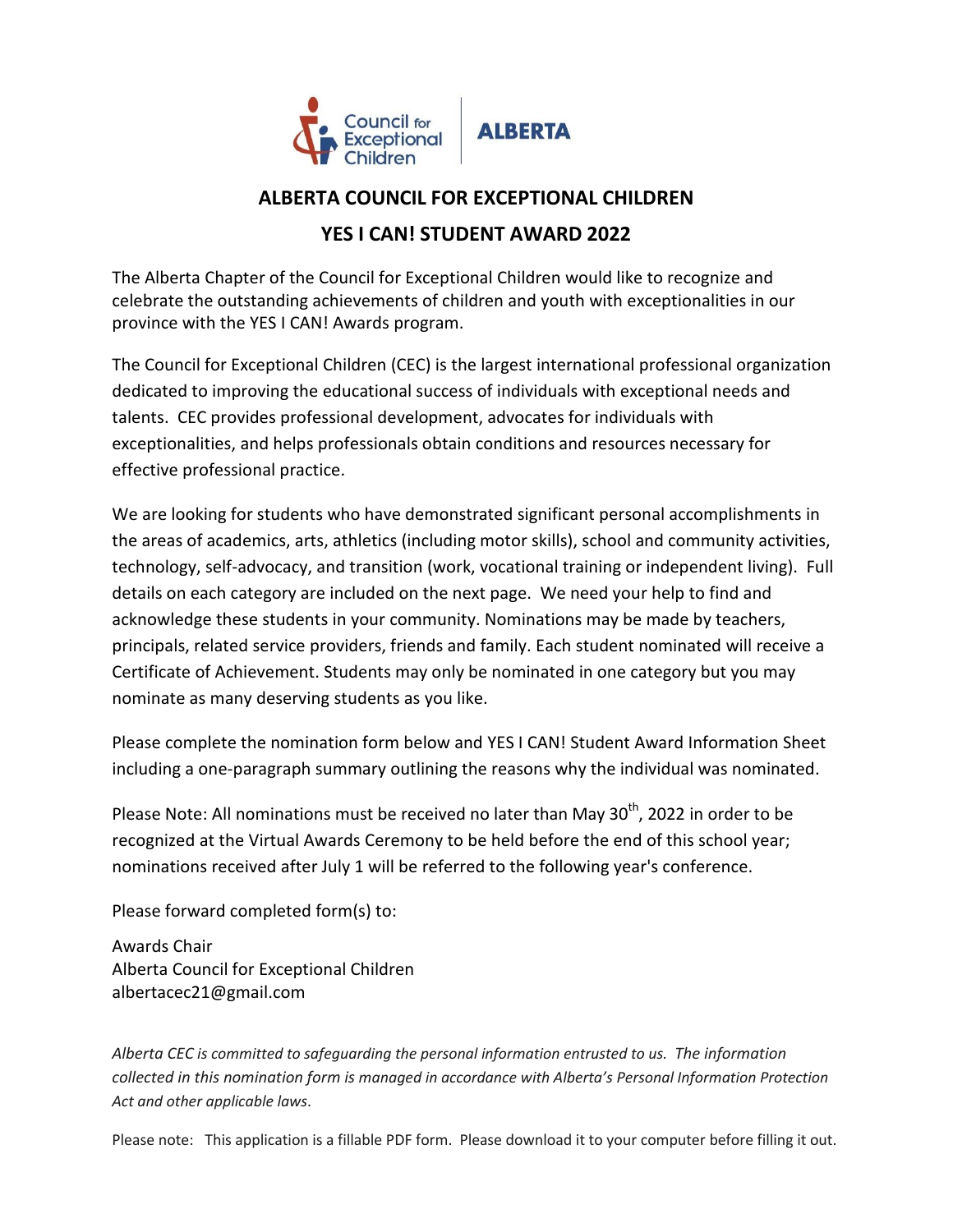## **Categories of Nomination**

PLEASE SELECT ONLY ONE CATEGORY PER NOMINEE:

**ACADEMICS** ‐ personal achievement in a particular subject area such as math, computers, science, reading, social studies, language arts, foreign languages, etc.

**ARTS** – personal achievement in a particular area such as music, art, drama, dance or written expression.

**ATHLETICS** – personal achievement in motor skills or a particular athletic activity through a setting such as intramurals, Special Olympics, physical education classes, or community athletic activities.

**SCHOOL & COMMUNITY ACTIVITIES** – personal achievement in organized activities at the school or community level through groups such as school‐based clubs or activities (yearbook, theatre, debate, tutoring, peer mentoring) or community‐based clubs or activities (volunteer work, Boy/Girl Scouts, places of worship, service, cleanup campaigns).

**TECHNOLOGY** – personal achievement through the use of assistive and adaptive technology devices and equipment (computerized or otherwise).

**SELF‐ADVOCACY** – personal achievement in assuming practical responsibility for oneself, using knowledge of individual rights, advancing one's goals, or effectively obtaining appropriate accommodations for oneself or others.

**TRANSITION** ‐ personal achievement in mastering activities that lead to successful experiences in the areas of work, vocational training or independent living.

## Nomination Information

Please fill out the following information about the nominee, his/her family/guardian contact, his/her school, and the nominator.

Nominee's Preferred Name(s): *This is what will appear on the nominee's certificate of accomplishment and awards materials.* 

Category of Nomination (Please only choose one):

| $\Box$ Academics                                                                                    |
|-----------------------------------------------------------------------------------------------------|
| $\Box$ Arts                                                                                         |
| □ School & Community Activities                                                                     |
| $\Box$ Self-advocacy                                                                                |
| $\Box$ Technology                                                                                   |
| $\Box$ Transition: $\Box$ independent living, $\Box$ work or $\Box$ vocational training (check one) |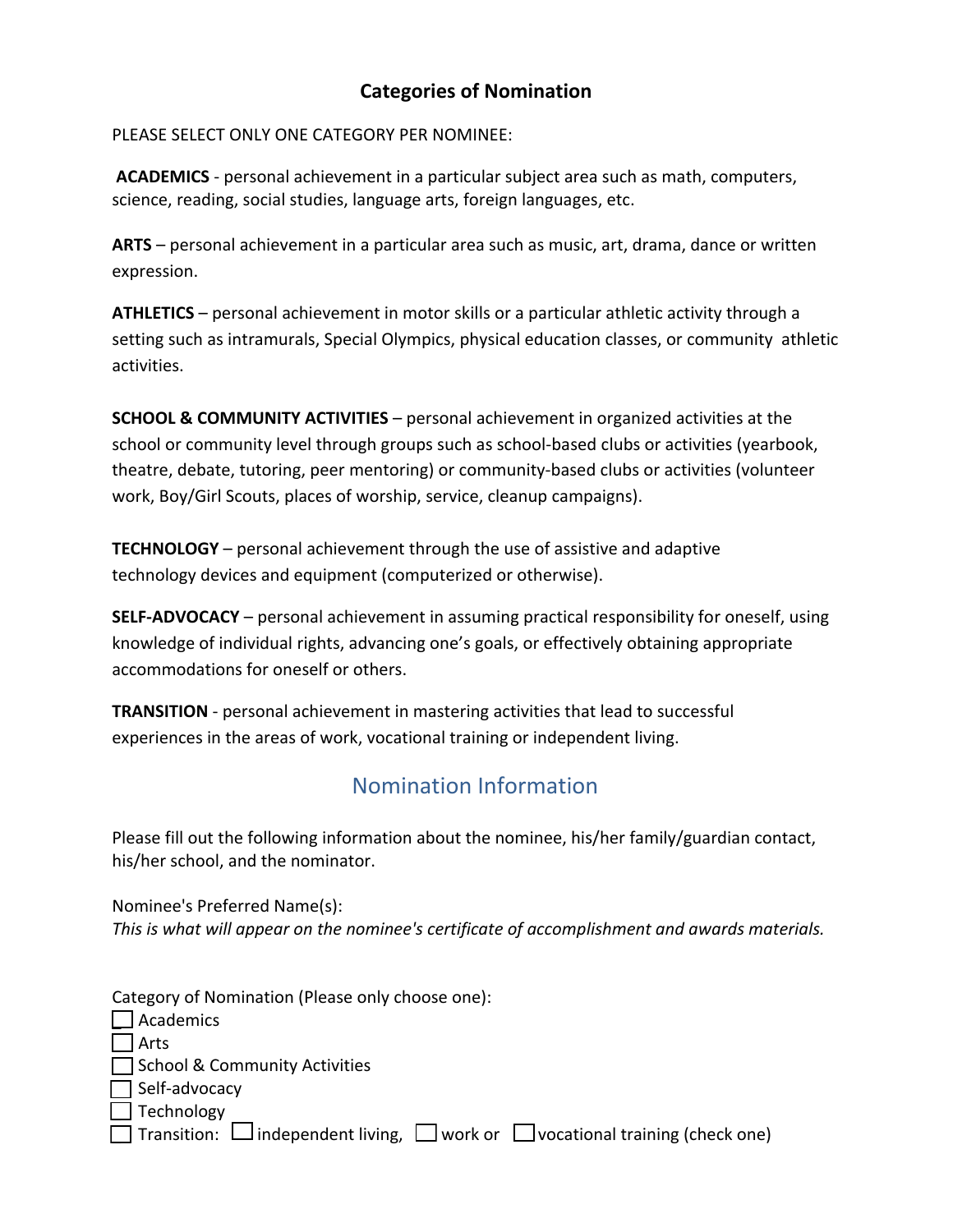Nominee's Full Address: Street or Box ‐  $City -$ Province ‐ Postal Code ‐

| Nominee's Gender: |                         |  |  |
|-------------------|-------------------------|--|--|
|                   | Male                    |  |  |
|                   | T Female                |  |  |
|                   | Prefer to self-describe |  |  |
|                   | Prefer not to answer    |  |  |

Nominee's Age: *(Nominee's must be between the ages of 3 and 21 when nominated in the spring of 2022.*

Nominee's Birth Date:

Nominee's Exceptionality:

Is a large‐print certificate needed?

|  |  |  | Is a Braille certificate needed? |  |
|--|--|--|----------------------------------|--|
|--|--|--|----------------------------------|--|

| N<br>٦ |
|--------|

Nominee's School and School District:

Nominee's Grade Level:

Nominee's Parent or Guardian's Name(s):

Nominee's Parent/Guardian's Phone Number:

Nominator's Name:

Nominator's Address:

Nominator's Phone Number:

Nominator's Email Address:

How do you know the nominee?  $\Box$  Parent/guardian/family friend

 $\Box$  Teacher/education professional

 $\Box$  This is a self-nomination